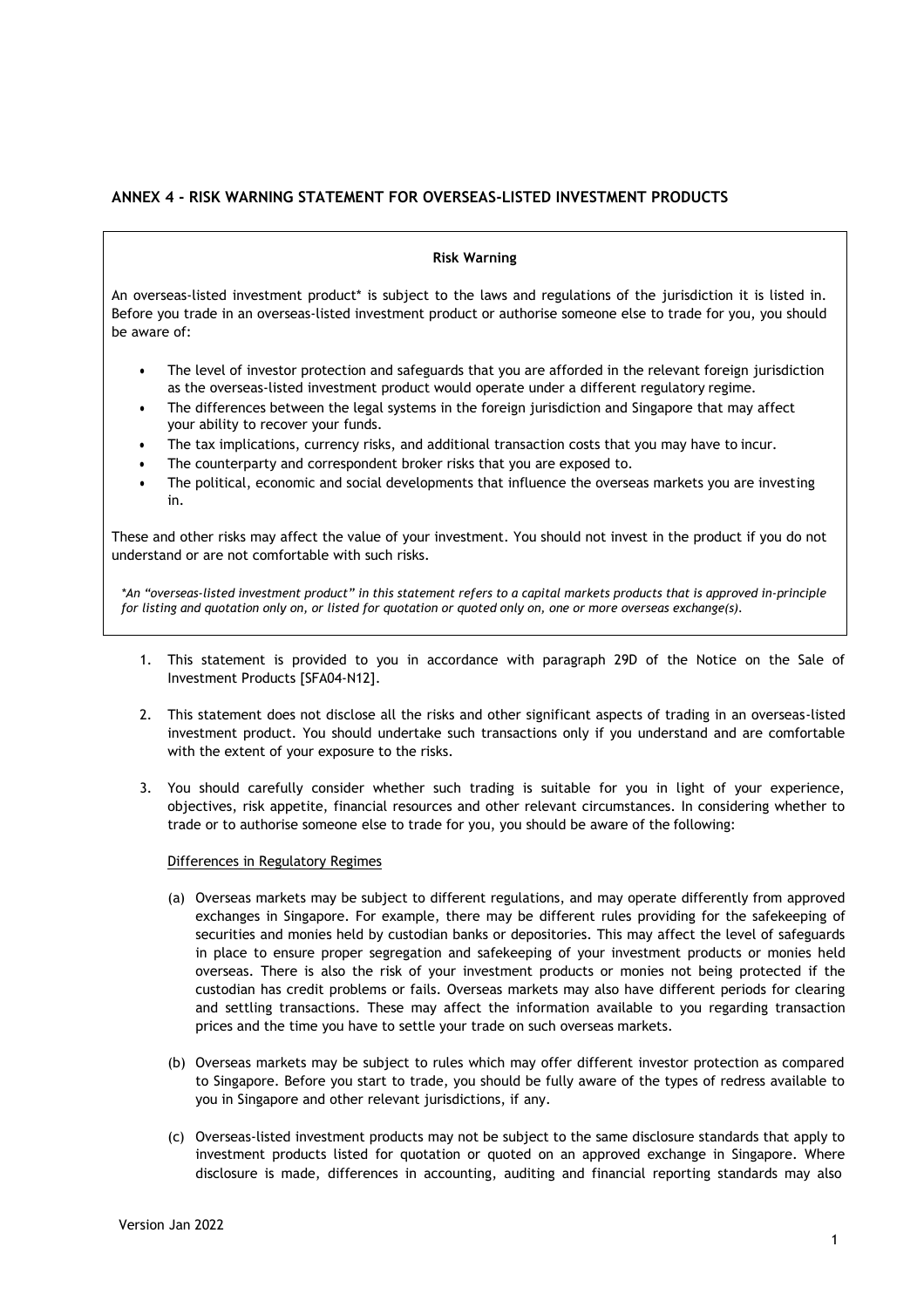affect the quality and comparability of information provided. It may also be more difficult to locate up-to-date information, and the information published may only be available in a foreign language.

#### Differences in legal systems

- (d) In some countries, legal concepts which are practiced in mature legal systems may not be in place or may have yet to be tested in courts. This would make it more difficult to predict with a degree of certainty the outcome of judicial proceedings or even the quantum of damages which may be awarded following a successful claim.
- (e) The Monetary Authority of Singapore will be unable to compel the enforcement of the rules of the regulatory authorities or markets in other jurisdictions where your transactions will be effected.
- (f) The laws of some jurisdictions may prohibit or restrict the repatriation of funds from such jurisdictions including capital, divestment proceeds, profits, dividends and interest arising from investment in such countries. Therefore, there is no guarantee that the funds you have invested and the funds arising from your investment will be capable of being remitted.
- (g) Some jurisdictions may also restrict the amount or type of investment products that foreign investors may trade. This can affect the liquidity and prices of the overseas-listed investment products that you invest in.

### Different costs involved

- (h) There may be tax implications of investing in an overseas-listed investment product. For example, sale proceeds or the receipt of any dividends and other income may be subject to tax levies, duties or charges in the foreign country, in Singapore, or in both countries.
- (i) Your investment return on foreign currency-denominated investment products will be affected by exchange rate fluctuations where there is a need to convert from the currency of denomination of the investment products to another currency, or may be affected by exchange controls.
- (j) You may have to pay additional costs such as fees and broker's commissions for transactions in overseas exchanges. In some jurisdictions, you may also have to pay a premium to trade certain listed investment products. Therefore, before you begin to trade, you should obtain a clear explanation of all commissions, fees and other charges for which you will be liable. These charges will affect your net profit (if any) or increase your loss.

## Counterparty and correspondent broker risks

(k) Transactions on overseas exchanges or overseas markets are generally effected by your Singapore broker through the use of foreign brokers who have trading and/or clearing rights on those exchanges. All transactions that are executed upon your instructions with such counterparties and correspondent brokers are dependent on their respective due performance of their obligations. The insolvency or default of such counterparties and correspondent brokers may lead to positions being liquidated or closed out without your consent and/or may result in difficulties in recovering your monies and assets held overseas.

## Political, Economic and Social Developments

(l) Overseas markets are influenced by the political, economic and social developments in the foreign jurisdiction, which may be uncertain and may increase the risk of investing in overseas-listed investment products.